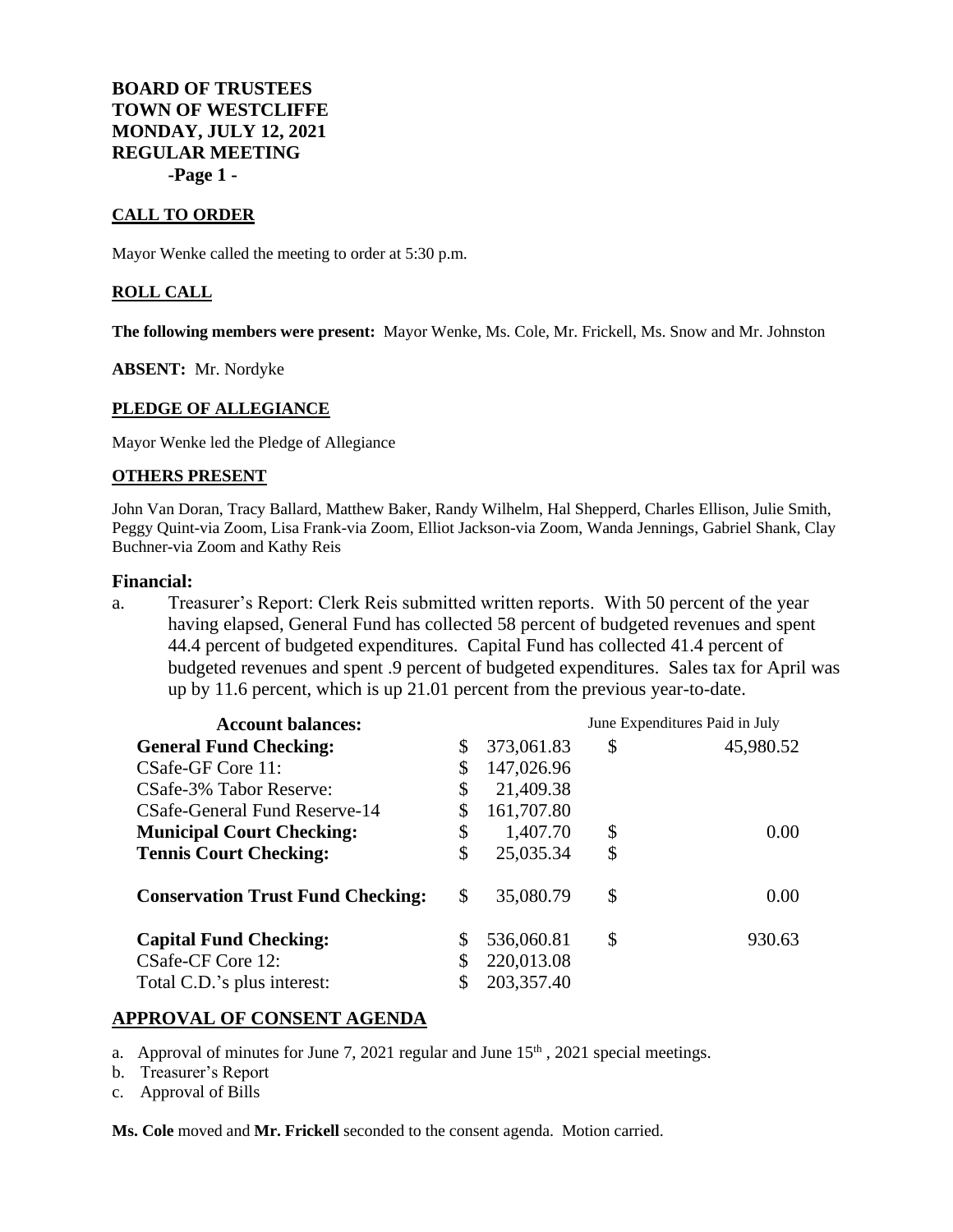### **OLD BUSINESS**

# **a. Consideration of request to approve Resolution 8-2021 amending the Town Handbook Policy**.

Clerk Reis reported these are these are proposed increased benefits to attract new and to retain employees.

Mayor Wenke asked if we had done comparisons to other municipalities our size.

Clerk Reis responded, yes, we did comparisons.

**ACTION: Ms. Snow** moved and **Ms. Cole** seconded to approve Resolution 8-2021 amending the Town Handbook Policy. Motion carried.

#### **NEW BUSINESS**

# a. **PUBLIC HEARING for removing on officer under C.R.S. 31-4-307.**

Mayor Wenke recused himself turning the meeting over to Mayor Pro-Tem Cole and left the room.

Trustee Johnston asked to table this until he could consult an attorney.

Attorney Buchner stated it isn't a requirement in the statute and that it is up to the members of the Board of Trustees.

The board members (Mayor Pro-Tem Cole, Mr. Frickell and Ms. Snow) all wanted to continue with the Public Hearing.

Mayor Pro-Tem Cole opened the Public Hearing reading the charges against Trustee Johnston as follows:

She stated the subject is memorandum for John Johnston, the subject are the written charges pursuant to C.R.S. 31-4-307.

This memorandum serves as written charges for removal from the Board of Trustees ("BOT").

Charge: Threats, Harassment and Blackmail of Town Staff

Description: On June 25, 2021, you wrote an email to Gabriel Shank, Westcliffe Town Manager, and Ccd Kathy Reis, Town Clerk, and Paul Wenke, Town Mayor.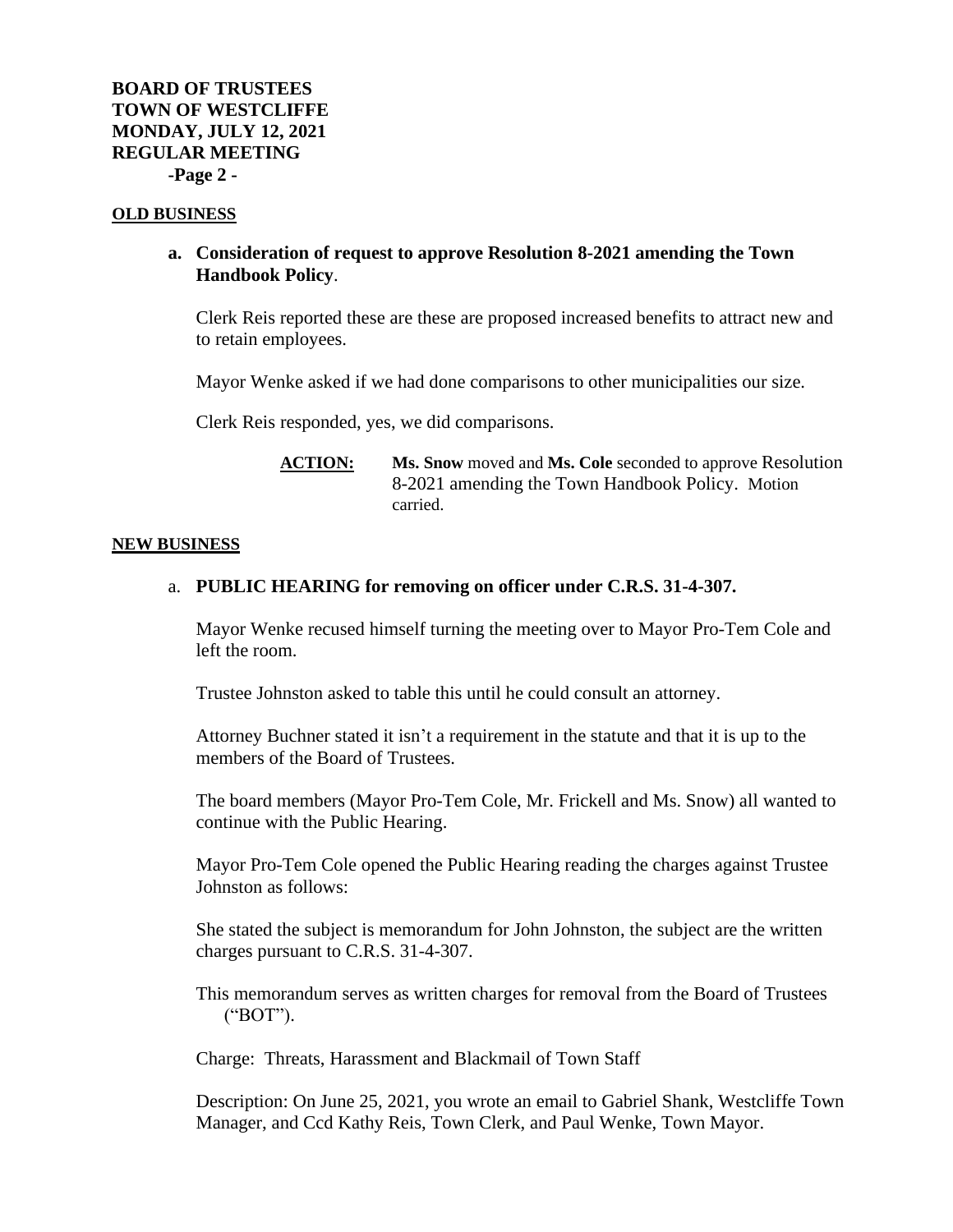In that email you stated: "*that I asked you yesterday to consider resigning...I am asking for your resignation before noon as I seriously do not want to make things public that could potentially damage your future career."* After Mr. Shank rightfully ignored your threat and blackmail, you posted information regarding Mr. Shank's past, which information was 16 years old, irrelevant, defamatory, and personally damaging to Mr. Shank and Mr. Shank's family. These actions constitute a threat, harassment, and attempted blackmail of a Town Official. This type of behavior is unacceptable in any capacity, and it will not be tolerated by the Town of Westcliffe and the Board of Trustees.

At the public hearing on July 12, 2021, the BOT will discuss your removal as a Trustee under the charge as written above.

Mayor Pro-Tem Cole asked Trustee Johnston if there were any actions he would like to take.

Trustee Johnston responded he would like to table this to consult an attorney.

Mayor Pro-Tem stated, that is not an option we are willing to take. Are there any other actions you would like to take?

Mr. Johnston replied "no mam"

Mayor Pro-Tem Cole asked Mr. Johnston if he would like to comment first.

Mr. Johnston replied, no comment.

Mayor Pro-Tem asked if the public had comments.

There were no public comments.

# **b. Consideration of removing an officer under C.R.S. 31-4-307.**

**ACTION: Ms. Cole** moved and **Mr. Frickell** seconded to approve that the Board of Trustees remove Trustee Mr. John Johnston from the Board pursuant to C.R.S. Section 31-4-307 for the reasons stated in the written charges and discussed at this public hearing. Roll Call Vote: Ms. Cole-Aye, Mr. Frickell-Aye, Ms. Snow-Aye, Mr. Johnston-No vote. Motion carried.

Mr. Johnston left the building after the roll call vote.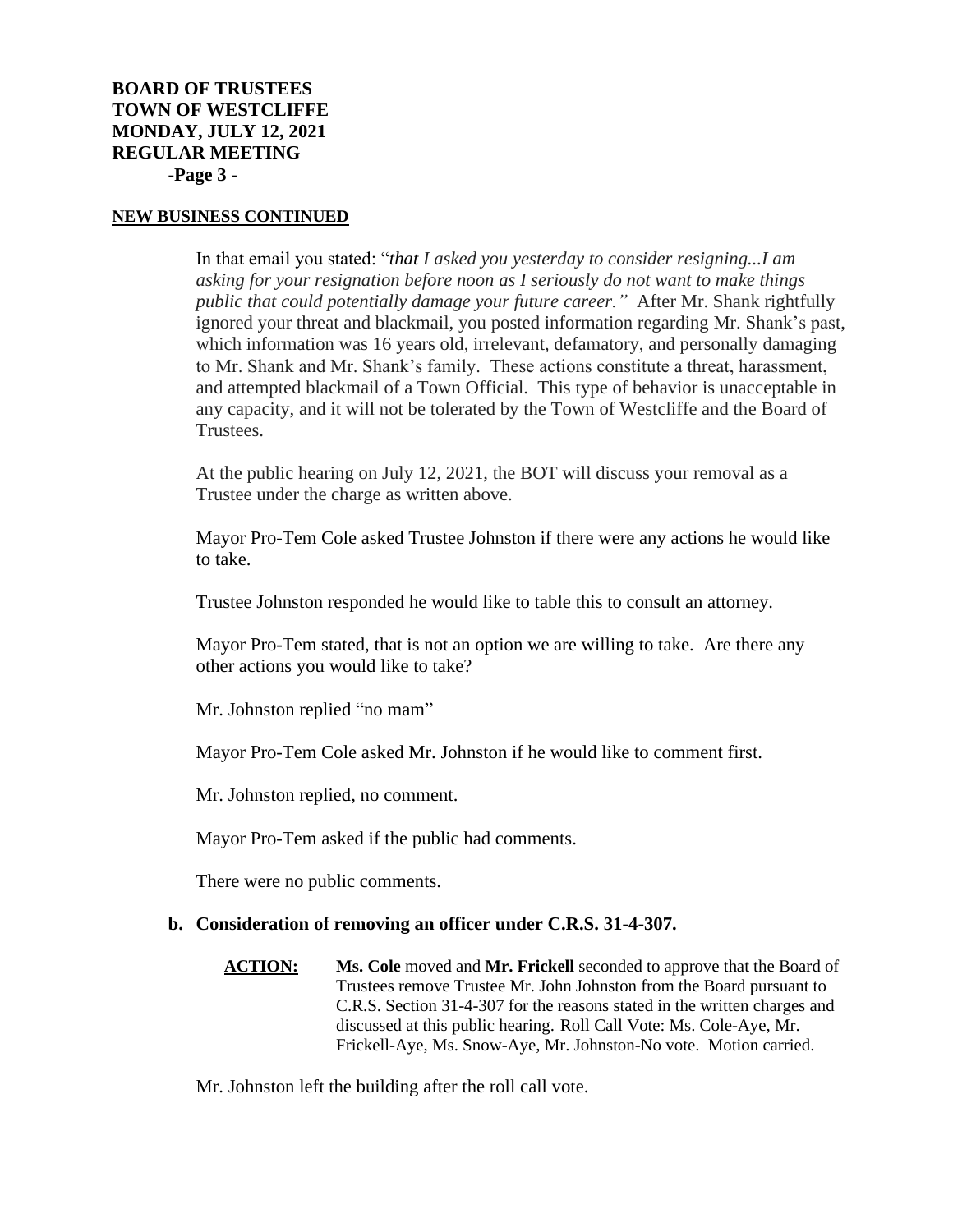Attorney Buchner stated there was a quorum of four and you had motion on the table and seconded and you had a fourth member that left without a vote. It is counted as a no vote or a nay. You can just proceed.

Mayor Pro-Tem Cole turned the meeting back to Mayor Wenke. Mayor Wenke returned to his seat.

# **c. Sheriff's 2nd quarter report.**

Sheriff Byerly presented the second quarter report: Total calls for Westcliffe had 872 originally, with the changes removing the CCIC, Jail Transports and School Resource call, that brings it down to 331. With the changes it brings to total calls of service to 1,403. Westcliffe's is 24% total calls of service for the second quarter.

Westcliffe didn't have any DUI calls; five parking violations were written on Main Street for overlength vehicles and fifty traffic stops in Westcliffe.

The board members appreciated the new format for the report.

He reported that National Night out will be August  $3<sup>rd</sup>$  at the park. This year the deputies will not be cooking, they will be able to interact with the people. We will have volunteers to the cooking. He reminded the board members about the ballot issue coming up in November. He asked the board members if they would like to tour the facilities. It was scheduled for August  $2<sup>nd</sup>$  at 4:00 p.m.

# **d. Consideration of request to approve a sponsorship to Wet Mtn. Valley Saddle Club for the PRCA Rodeo.-Julie Smith**

Julie Smith apologized for being late. We are asking for your sponsorship. One thousand tickets have been presold online. The Town will have a banner. She was unaware of the Donation request process. Six tickets per show will be provided for the Town. The Clerk said we do have it in the budget.

# **ACTION: Ms. Cole** moved and **Mr. Frickell** seconded to approve \$2,000.00 for a banner to hang up at the rodeo. Motion carried.

# **e. Award the contract for Transportation Alternative Program engineer and authorizing the Mayor to sign it.**

Town Manager Shank explained there were five proposals, three were invited for a site visit. Two participated in the walk through, one was virtually. They were chosen through a scoring process required by CDOT. The award is not based on the bid, it is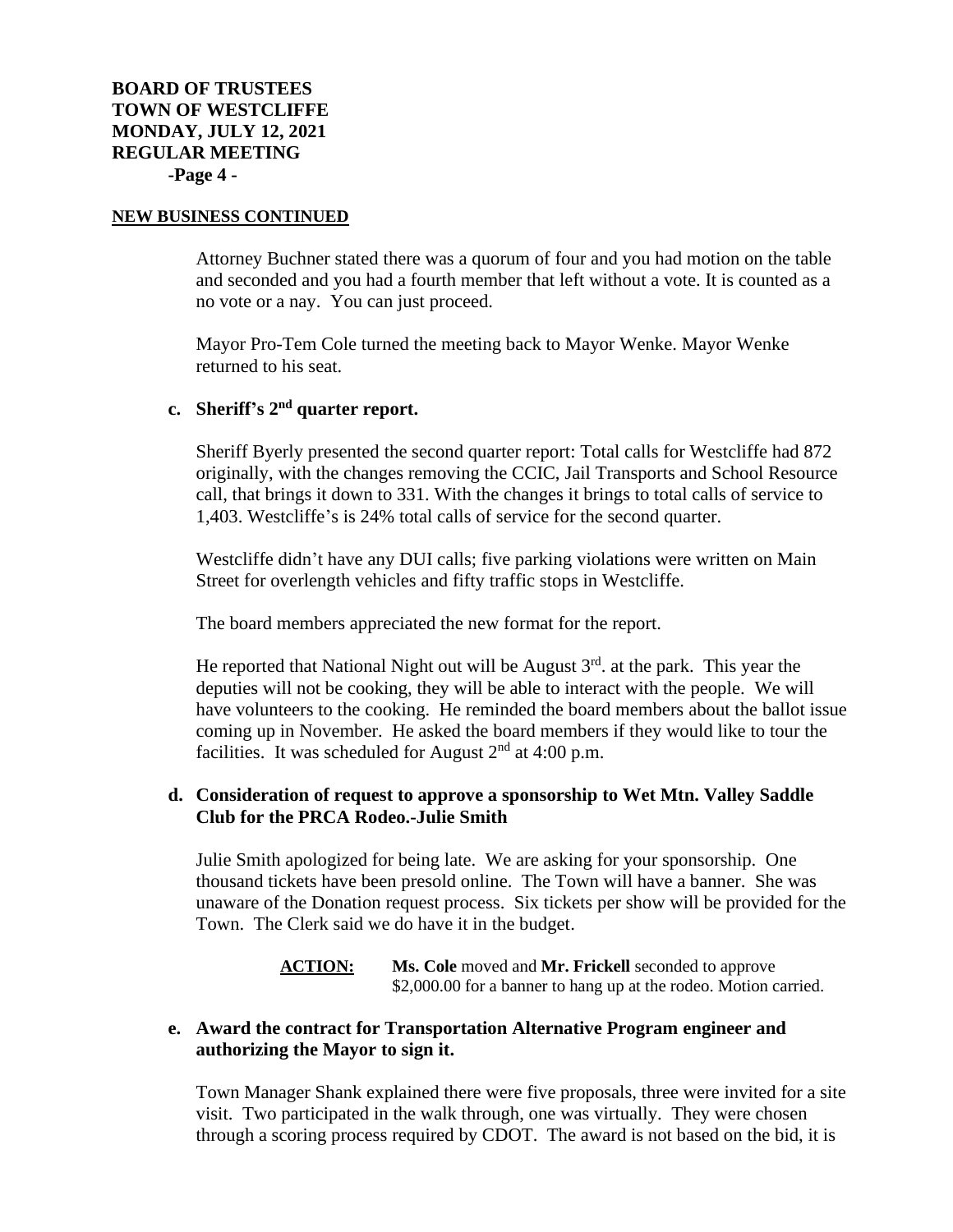based on the total score. Ayers, Mead and Hunt had the higher score. The bid came in at \$179,000. The budget was for \$100,000 for the design. After negotiations we were able to lower due to a portion that was not in the original plan. Further negotiations will be on Wednesday with their team. Funds can be transferred from the construction phase. The contract will be signed after the negotiations. If the construction does come in high, we can hold off on part of the project doing at a future time.

> **ACTION: Ms. Cole** moved and **Ms. Snow** seconded to approve contracting with Ayers, Mead and Hunt and authorize the Mayor to sign it. Motion carried.

# **f. Presentation regarding Town's existing flood risk.-John Van Doren**

Mr. Van Doren stated there are two areas of concern; one in the residential area and Chloride Gulch. He would like to focus on Chloride Gulch. A hundred year for us is defined at 3.7 inches in a 24-hour period. Based on weather data from CSU in 1955- 3.81 inches in a 24-hour period, August 1966, two days of rain 2 inches and 2.7 inches. CDOT replaced the bridge on Highway 69 in 1966 with a 14' x 14' concrete box culvert. The lift station was built in 1975 adjacent to Adams Blvd. In 1985 was built as it is today. It was built to be breached. There was a 6' existing culvert there. The culvert has 300 cubic feet capacity per second. The spill way (concrete portion) has an additional 700 cubic feet of capacity per second.

In 1975 a flood plain study was done by CU Boulder. They calculated a flow rate of 1,950 cubic feet per second. Almost double of the road and culvert has. In 2006 a watershed study was done which they calculated a flow rate of 1,319 cubic feet per second. It means it was probably under designed. It puts the Mennonite Church in the flood plain, part of the mobile home park and lot by the church. More of a concern is the lift station if water were to flow over the road. There are electronics exposed, including a transformer and a backup generator. Worst case is the road be blown out completely. The 1987 study showed needing a 12' x 12' box culvert there.

He stated he would like to see an updated study. I talked to some engineers, it would cost \$15,000 the engineering and \$5,000 for an on the ground survey team and \$5,000 for a contingency. He since learned from the Colorado Water Control Board. They have \$300,000 dollars in grant money to use for flood risk assessments in Custer County.

I am not asking for funding for this, I suspect it will be FEMA money for the study. The Colorado Water Control Board will pay for the study.

The 12' x 12' box culvert with a pedestrian bridge would cost over \$150,000.

He stated his ask has turned into and informative presentation.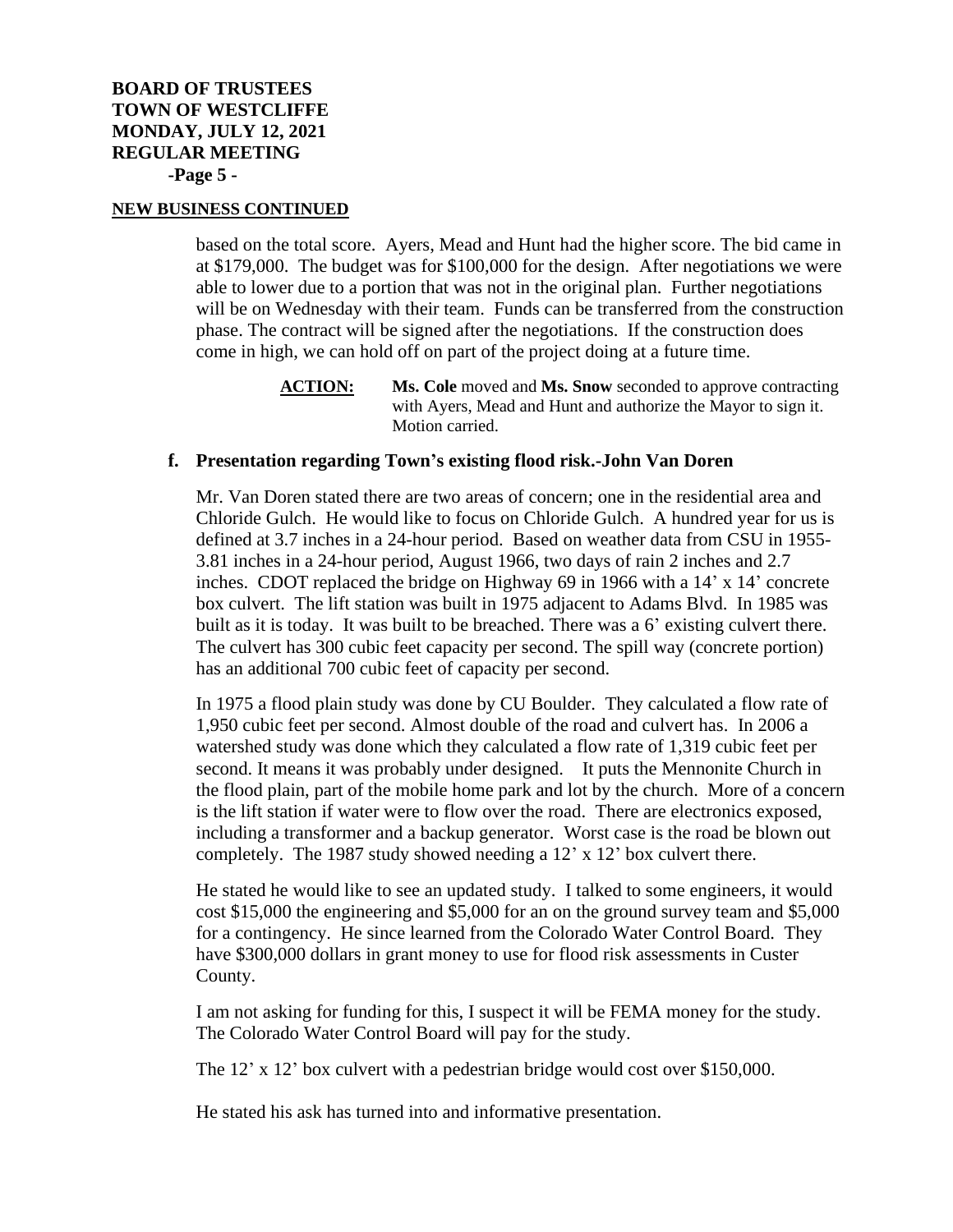# **g. Consideration of request to hire a seasonal Street and Park employee.**

Town Manager Shank asked to hire a seasonal employee for the streets and parks from the time they get hired until October.

Clerk Reis said it isn't in the budget, however, the budget will need amended.

**ACTION: Ms. Snow** moved and **Ms. Cole** seconded to approve hiring a seasonal Street and Park employee from now through October. Motion carried.

### **h. Schedule workshop to review the 2020 draft audit.**

The draft audit was presented to the board.

Clerk Reis said we need to have a workshop/special meeting to review and approve the 2020 Audit. If the meeting is after July  $31<sup>st</sup>$ , an extension will need to be filed with the state.

A workshop/special meeting will be scheduled for August 16 at 10:00 a.m. via a Zoom meeting. The Clerk will ask the auditor to file an extension.

### **i. Consideration of filling the vacant seat.**

Mayor Wenke said we need to authorize the Clerk to put an ad in the paper.

Brian Clince's seat needs to be filled by August  $24<sup>th</sup>$ , John Johnston's seat needs to be filled by September  $10<sup>th</sup>$ . The letters can be reviewed and approve at the August meeting if you would like. Both vacancies will be required to run for office at the April 2022 election.

# **ACTION: Mr. Wenke** moved and **Mr. Frickell** seconded to authorizing the Clerk to put an ad in the paper to fill the vacant seats for the Town Board. Motion carried.

#### **STAFF & COMMITTEE REPORTS**

#### **a. Report from Town Manager**

Town Manager Shank presented a map of the locations for the up coming chip seal projects scheduled for the week of July 19th. All within budget. There are additional funds in the budget for unforeseen issues. This is 2 miles of road. There will be temporary road closures. The crew has been knocking on the doors of the citizens present to let them know the schedule.